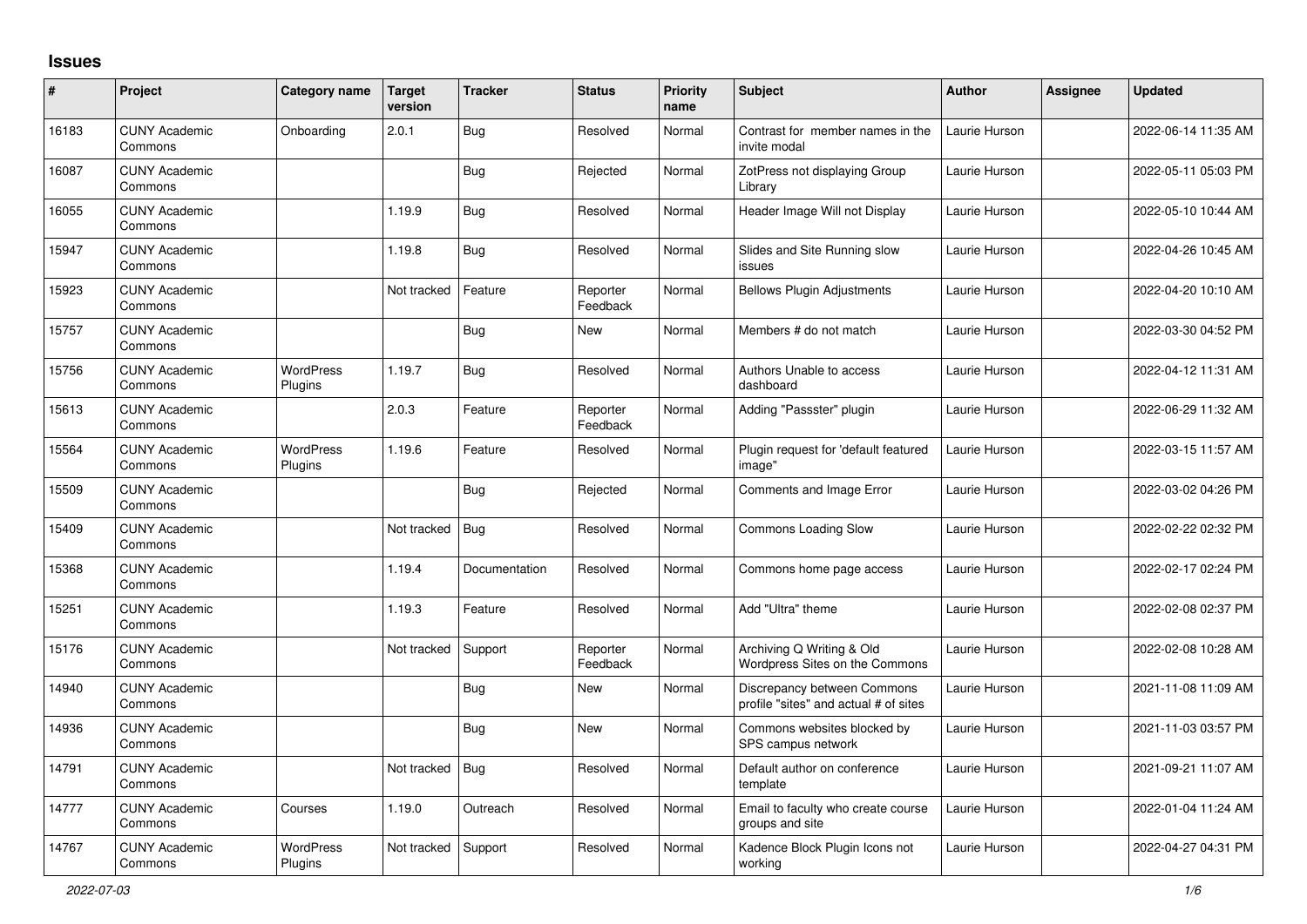| $\sharp$ | Project                         | Category name                     | <b>Target</b><br>version | <b>Tracker</b> | <b>Status</b>        | <b>Priority</b><br>name | <b>Subject</b>                                    | <b>Author</b> | <b>Assignee</b> | <b>Updated</b>      |
|----------|---------------------------------|-----------------------------------|--------------------------|----------------|----------------------|-------------------------|---------------------------------------------------|---------------|-----------------|---------------------|
| 14538    | <b>CUNY Academic</b><br>Commons |                                   | Not tracked              | Support        | Reporter<br>Feedback | Normal                  | Weebly To Commons                                 | Laurie Hurson |                 | 2021-09-14 10:47 AM |
| 14380    | <b>CUNY Academic</b><br>Commons |                                   | 1.18.10                  | Feature        | Resolved             | Normal                  | <b>SPLOT Site for User stories</b>                | Laurie Hurson |                 | 2021-05-11 11:37 AM |
| 14287    | <b>CUNY Academic</b><br>Commons |                                   | 1.18.8                   | Feature        | Resolved             | Normal                  | Add Eventbrite Plugin                             | Laurie Hurson |                 | 2021-04-13 11:21 AM |
| 14266    | <b>CUNY Academic</b><br>Commons |                                   | Not tracked              | Bug            | Resolved             | Normal                  | Jquery Emails?                                    | Laurie Hurson |                 | 2021-09-14 10:43 AM |
| 14249    | <b>CUNY Academic</b><br>Commons |                                   | Not tracked              | <b>Bug</b>     | Resolved             | Normal                  | Loom Embed Issue                                  | Laurie Hurson |                 | 2021-04-13 11:07 AM |
| 14227    | <b>CUNY Academic</b><br>Commons |                                   |                          | Bug            | Rejected             | Normal                  | Missing Appearance section of<br>Dashboard        | Laurie Hurson |                 | 2021-03-24 04:08 PM |
| 14208    | <b>CUNY Academic</b><br>Commons |                                   |                          | Feature        | Resolved             | Normal                  | Loom Videos                                       | Laurie Hurson |                 | 2021-03-23 02:25 PM |
| 13915    | <b>CUNY Academic</b><br>Commons |                                   |                          | Support        | Resolved             | Normal                  | Writing in Markdown Question                      | Laurie Hurson |                 | 2021-02-23 10:46 AM |
| 13857    | <b>CUNY Academic</b><br>Commons |                                   |                          | Publicity      | Resolved             | Normal                  | Student Numbers for Annual Report   Laurie Hurson |               |                 | 2021-01-24 01:04 PM |
| 13706    | <b>CUNY Academic</b><br>Commons |                                   | 1.18.1                   | Feature        | Resolved             | Normal                  | Github embed                                      | Laurie Hurson |                 | 2020-12-22 03:39 PM |
| 13678    | <b>CUNY Academic</b><br>Commons | <b>WordPress</b><br>Themes        | 1.18.1                   | Feature        | Resolved             | Normal                  | Theme request                                     | Laurie Hurson |                 | 2020-12-22 03:38 PM |
| 13650    | <b>CUNY Academic</b><br>Commons | Group Library                     | Future<br>release        | Feature        | New                  | Normal                  | Forum Attachments in Group<br>Library             | Laurie Hurson |                 | 2021-11-19 12:30 PM |
| 13632    | <b>CUNY Academic</b><br>Commons |                                   | Not tracked              | <b>Bug</b>     | Resolved             | Normal                  | Deleting Files in Group Library                   | Laurie Hurson |                 | 2021-09-14 10:41 AM |
| 13578    | <b>CUNY Academic</b><br>Commons |                                   | 1.17.8                   | Support        | Resolved             | Normal                  | ODP File type upload                              | Laurie Hurson |                 | 2020-11-17 09:52 AM |
| 12391    | <b>CUNY Academic</b><br>Commons | <b>WordPress</b><br><b>Themes</b> | 1.16.5                   | Feature        | Resolved             | Normal                  | Theme request - Ocean WP                          | Laurie Hurson |                 | 2020-02-11 11:28 AM |
| 12328    | <b>CUNY Academic</b><br>Commons |                                   | Not tracked              | Support        | New                  | Normal                  | Sign up Code for Non-CUNY<br>Faculty              | Laurie Hurson |                 | 2020-01-28 10:25 AM |
| 12023    | <b>CUNY Academic</b><br>Commons |                                   | Not tracked              | Feature        | Rejected             | Normal                  | Surfacing Site Storage Capacity &<br>Use          | Laurie Hurson |                 | 2019-10-29 02:15 PM |
| 11843    | <b>CUNY Academic</b><br>Commons | <b>WordPress</b><br>(misc)        | Future<br>release        | Design/UX      | New                  | Normal                  | Tweaking the Gutenberg Editor<br>Interface        | Laurie Hurson |                 | 2022-04-26 12:00 PM |
| 11836    | <b>CUNY Academic</b><br>Commons | Onboarding                        | 1.15.9                   | <b>Bug</b>     | Resolved             | Normal                  | Invite and "Claim Key" Confusion                  | Laurie Hurson |                 | 2019-09-10 02:34 PM |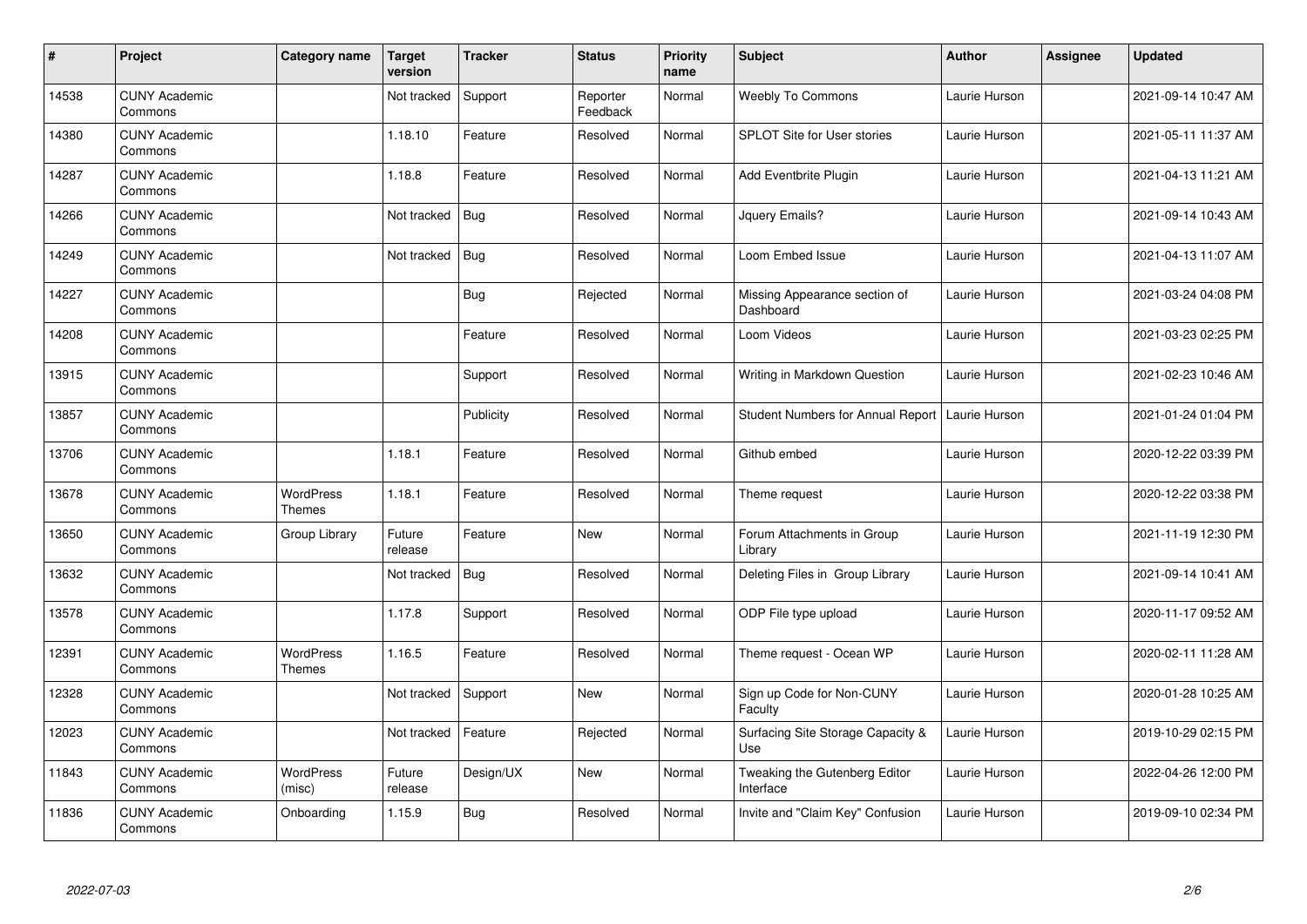| $\#$  | Project                         | Category name                | <b>Target</b><br>version | <b>Tracker</b> | <b>Status</b>        | <b>Priority</b><br>name | <b>Subject</b>                                                        | <b>Author</b> | Assignee        | Updated             |
|-------|---------------------------------|------------------------------|--------------------------|----------------|----------------------|-------------------------|-----------------------------------------------------------------------|---------------|-----------------|---------------------|
| 11833 | <b>CUNY Academic</b><br>Commons |                              | 1.16                     | Feature        | Resolved             | Normal                  | CC Image Plugin                                                       | Laurie Hurson |                 | 2019-11-08 10:58 AM |
| 11674 | <b>CUNY Academic</b><br>Commons | WordPress<br>Themes          | Not tracked              | Bug            | Resolved             | Normal                  | Thematic theme: Remove/make<br>unavailable                            | Laurie Hurson |                 | 2019-07-30 06:01 PM |
| 11482 | <b>CUNY Academic</b><br>Commons |                              | Not tracked              | <b>Bug</b>     | Resolved             | Normal                  | Page Authors on Sites create with<br>template                         | Laurie Hurson |                 | 2020-01-27 03:11 PM |
| 11415 | <b>CUNY Academic</b><br>Commons | WordPress<br>Plugins         | Not tracked              | <b>Bug</b>     | Reporter<br>Feedback | Normal                  | Blog Subscriptions in Jetpack                                         | Laurie Hurson |                 | 2019-05-14 10:34 AM |
| 11200 | <b>CUNY Academic</b><br>Commons | Reckoning                    | 1.14.8                   | Bug            | Resolved             | Normal                  | User Summary (Reckoning plugin)<br>not linking to single user content | Laurie Hurson |                 | 2019-10-04 02:31 PM |
| 11131 | <b>CUNY Academic</b><br>Commons |                              | Future<br>release        | Feature        | Reporter<br>Feedback | Normal                  | Image Annotation Plugins                                              | Laurie Hurson |                 | 2019-02-26 11:33 AM |
| 11023 | <b>CUNY Academic</b><br>Commons | <b>Blogs</b><br>(BuddyPress) | 1.14.6                   | <b>Bug</b>     | Resolved             | Normal                  | Teaching Template Sites: Posts<br>return 404 Error                    | Laurie Hurson |                 | 2019-01-28 01:18 PM |
| 10952 | <b>CUNY Academic</b><br>Commons | Group Blogs                  | 1.14.5                   | Bug            | Resolved             | Normal                  | Duplicate privacy options in<br>group-site creation                   | Laurie Hurson |                 | 2019-01-22 11:53 AM |
| 10258 | <b>CUNY Academic</b><br>Commons | <b>WordPress</b><br>Plugins  | 1.13.8                   | Feature        | Resolved             | Normal                  | Media Library uploads visible to all<br>users on site                 | Laurie Hurson |                 | 2018-08-29 04:53 PM |
| 8944  | <b>CUNY Academic</b><br>Commons | Teaching                     | 1.12.3                   | Bug            | Resolved             | Normal                  | Hypothesis Plugin not working on<br>media library PDFs                | Laurie Hurson |                 | 2017-12-28 03:00 PM |
| 8746  | <b>CUNY Academic</b><br>Commons | Blogs<br>(BuddyPress)        | 1.11.14                  | <b>Bug</b>     | Resolved             | Normal                  | Site Creation - additional Privacy<br>Settings                        | Laurie Hurson |                 | 2017-10-02 11:00 AM |
| 16199 | <b>CUNY Academic</b><br>Commons | <b>Directories</b>           | 2.0.3                    | Bug            | <b>New</b>           | Normal                  | Removed "Semester" Filter from<br><b>Courses Directory</b>            | Laurie Hurson | Boone<br>Gorges | 2022-06-29 11:32 AM |
| 15482 | <b>CUNY Academic</b><br>Commons | <b>WordPress</b><br>Plugins  | 1.19.5                   | Feature        | Resolved             | Normal                  | Request for Plugin 'Serious Simple<br>Podcasting'                     | Laurie Hurson | Boone<br>Gorges | 2022-03-08 12:26 PM |
| 15383 | <b>CUNY Academic</b><br>Commons | <b>WordPress</b><br>Themes   | 1.19.4                   | Feature        | Resolved             | Normal                  | Add Dazzling theme?                                                   | Laurie Hurson | Boone<br>Gorges | 2022-02-22 11:01 AM |
| 15220 | <b>CUNY Academic</b><br>Commons | Groups (misc)                | 2.0.0                    | Feature        | Resolved             | Normal                  | Extending the OER Metadata Tag                                        | Laurie Hurson | Boone<br>Gorges | 2022-05-26 11:36 AM |
| 14786 | <b>CUNY Academic</b><br>Commons | Groups (misc)                | 1.19.0                   | Feature        | Resolved             | Normal                  | Adding "class project" purpose                                        | Laurie Hurson | Boone<br>Gorges | 2022-01-04 11:20 AM |
| 14504 | <b>CUNY Academic</b><br>Commons |                              | Not tracked              | Publicity      | Reporter<br>Feedback | Normal                  | Adding showcases to home page<br>menu                                 | Laurie Hurson | Boone<br>Gorges | 2022-01-19 03:26 PM |
| 14457 | <b>CUNY Academic</b><br>Commons | Courses                      | 1.19.0                   | Feature        | Resolved             | Normal                  | Toggle for Public Sites in Course<br>Directory                        | Laurie Hurson | Boone<br>Gorges | 2022-01-04 11:16 AM |
| 14451 | <b>CUNY Academic</b><br>Commons | Blogs<br>(BuddyPress)        | 1.18.10                  | <b>Bug</b>     | Resolved             | Normal                  | Search filtering not working<br>correctly                             | Laurie Hurson | Boone<br>Gorges | 2021-05-12 03:24 PM |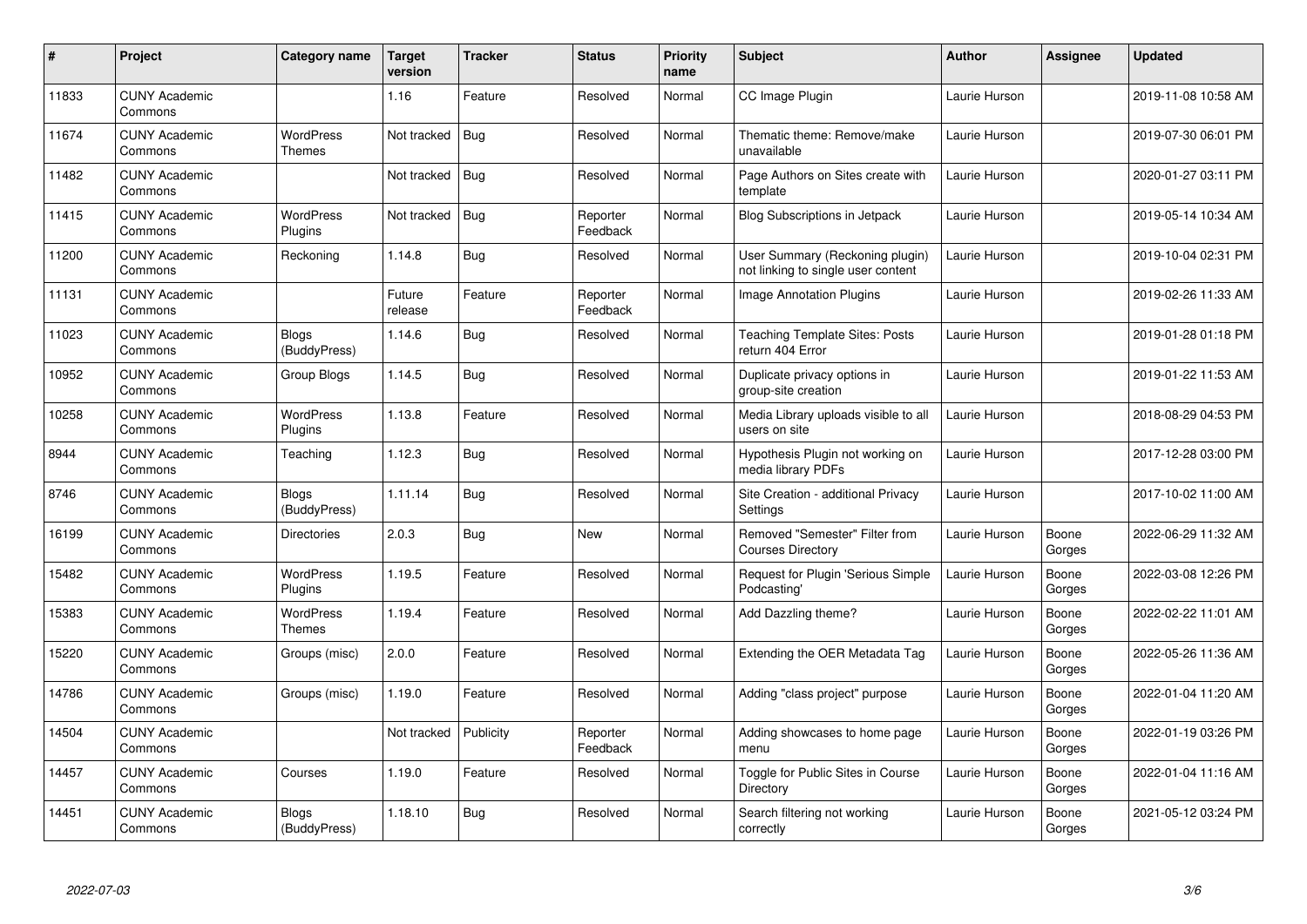| $\pmb{\#}$ | Project                         | Category name               | <b>Target</b><br>version | <b>Tracker</b> | <b>Status</b>        | <b>Priority</b><br>name | <b>Subject</b>                                                        | <b>Author</b> | <b>Assignee</b> | <b>Updated</b>      |
|------------|---------------------------------|-----------------------------|--------------------------|----------------|----------------------|-------------------------|-----------------------------------------------------------------------|---------------|-----------------|---------------------|
| 14170      | <b>CUNY Academic</b><br>Commons | Courses                     | 1.19.0                   | Feature        | Resolved             | Normal                  | Collecting OER Metadata                                               | Laurie Hurson | Boone<br>Gorges | 2022-01-04 12:02 PM |
| 14115      | <b>CUNY Academic</b><br>Commons | Shortcodes and<br>embeds    | 1.18.6                   | Feature        | Resolved             | Normal                  | Add Twine Embed Plugin                                                | Laurie Hurson | Boone<br>Gorges | 2021-03-11 10:53 AM |
| 14095      | <b>CUNY Academic</b><br>Commons |                             | 1.18.7                   | <b>Bug</b>     | Resolved             | Normal                  | Ensemble Plugin not updating URL                                      | Laurie Hurson | Boone<br>Gorges | 2021-03-23 11:43 AM |
| 14051      | <b>CUNY Academic</b><br>Commons | Courses                     | Not tracked              | Bug            | Resolved             | Normal                  | Updating Instructor on Course<br>Directory Listing                    | Laurie Hurson | Boone<br>Gorges | 2021-03-05 12:56 PM |
| 14018      | <b>CUNY Academic</b><br>Commons | Group Forums                | 1.18.7                   | Feature        | Resolved             | Normal                  | Forum design improvements                                             | Laurie Hurson | Boone<br>Gorges | 2021-03-23 11:43 AM |
| 13068      | <b>CUNY Academic</b><br>Commons | Courses                     | 1.17.2                   | Bug            | Resolved             | Normal                  | Deleted groups appearing in<br>courses list                           | Laurie Hurson | Boone<br>Gorges | 2020-08-25 11:27 AM |
| 12448      | <b>CUNY Academic</b><br>Commons | Courses                     | 1.17.0                   | <b>Bug</b>     | Resolved             | Normal                  | Course metadata should update on<br>site/group metadata update        | Laurie Hurson | Boone<br>Gorges | 2020-07-15 12:09 PM |
| 12438      | <b>CUNY Academic</b><br>Commons | Courses                     | Not tracked              | Bug            | <b>New</b>           | Normal                  | Site appearing twice                                                  | Laurie Hurson | Boone<br>Gorges | 2020-02-18 01:34 PM |
| 12275      | <b>CUNY Academic</b><br>Commons | <b>BuddyPress</b><br>(misc) | Not tracked              | <b>Bug</b>     | Resolved             | Normal                  | Error in Members Directory                                            | Laurie Hurson | Boone<br>Gorges | 2020-01-09 02:40 PM |
| 12183      | <b>CUNY Academic</b><br>Commons |                             | 1.16.1                   | Bug            | Resolved             | Normal                  | User cannot access their sites                                        | Laurie Hurson | Boone<br>Gorges | 2019-12-05 11:04 AM |
| 12140      | <b>CUNY Academic</b><br>Commons | Accessibility               | 1.17.0                   | <b>Bug</b>     | Resolved             | Normal                  | Fixing Size/Contrast of "Recently<br><b>Active Text"</b>              | Laurie Hurson | Boone<br>Gorges | 2020-07-14 12:22 PM |
| 12139      | <b>CUNY Academic</b><br>Commons |                             | 1.16.5                   | Feature        | Resolved             | Normal                  | <b>Addressing Redundant Links</b><br>Accessibility Issue              | Laurie Hurson | Boone<br>Gorges | 2020-02-11 10:57 AM |
| 12121      | <b>CUNY Academic</b><br>Commons | <b>WordPress</b><br>Plugins | 2.0.3                    | Feature        | Reporter<br>Feedback | Normal                  | Embedding H5P Iframes on<br><b>Commons Site</b>                       | Laurie Hurson | Boone<br>Gorges | 2022-06-29 11:32 AM |
| 11937      | <b>CUNY Academic</b><br>Commons | Reckoning                   | 2.0.0                    | Feature        | Resolved             | Normal                  | Integration between WP Grade<br>Comments and Reckoning                | Laurie Hurson | Boone<br>Gorges | 2022-05-26 11:36 AM |
| 11043      | <b>CUNY Academic</b><br>Commons | Courses                     | 1.14.6                   | <b>Bug</b>     | Resolved             | Normal                  | All Group Admins displaying as<br>"instructors" on Courses Tab        | Laurie Hurson | Boone<br>Gorges | 2019-02-05 02:06 PM |
| 10700      | <b>CUNY Academic</b><br>Commons |                             | 1.14                     | <b>Bug</b>     | Resolved             | Normal                  | White screen: page not<br>loading/rendering                           | Laurie Hurson | Boone<br>Gorges | 2018-11-13 05:42 PM |
| 9289       | <b>CUNY Academic</b><br>Commons | <b>WordPress</b><br>Plugins | Future<br>release        | Bug            | Reporter<br>Feedback | Normal                  | <b>Email Users Plugin</b>                                             | Laurie Hurson | Boone<br>Gorges | 2018-10-24 12:34 PM |
| 9137       | <b>CUNY Academic</b><br>Commons | Group Blogs                 | Not tracked              | Bug            | Resolved             | Normal                  | Already existing site not appearing<br>to link (couple) in Group area | Laurie Hurson | Boone<br>Gorges | 2018-03-29 05:07 PM |
| 9120       | <b>CUNY Academic</b><br>Commons |                             | 1.12.8                   | Bug            | Resolved             | Normal                  | Hypothesis Plugin not working on<br>media library PDFs - pt. 2        | Laurie Hurson | Boone<br>Gorges | 2018-01-29 11:09 AM |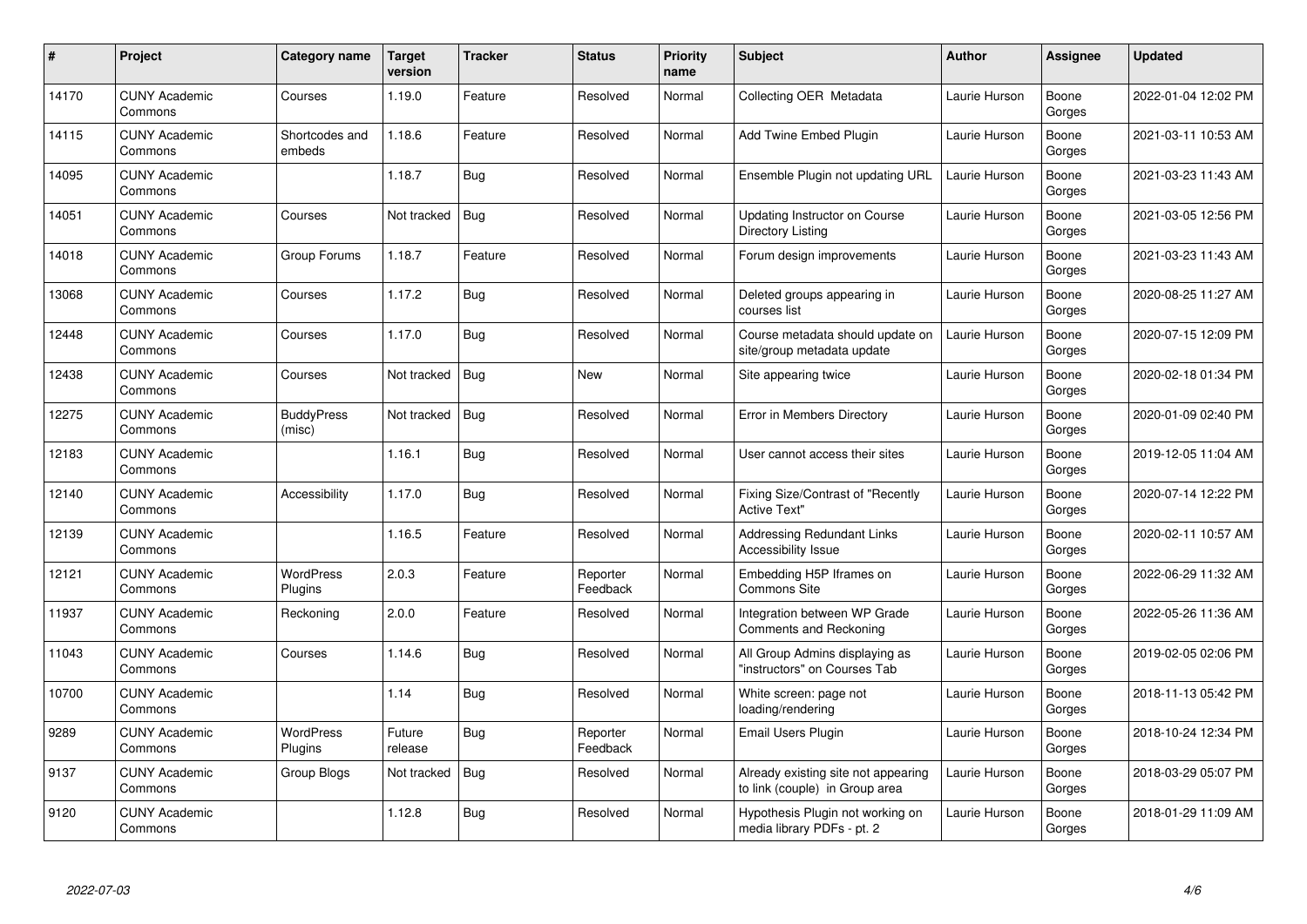| #     | Project                         | Category name                     | <b>Target</b><br>version | <b>Tracker</b> | <b>Status</b>        | <b>Priority</b><br>name | <b>Subject</b>                                                                             | Author        | <b>Assignee</b>   | <b>Updated</b>      |
|-------|---------------------------------|-----------------------------------|--------------------------|----------------|----------------------|-------------------------|--------------------------------------------------------------------------------------------|---------------|-------------------|---------------------|
| 9119  | <b>CUNY Academic</b><br>Commons | <b>WordPress</b><br><b>Themes</b> | 1.12.8                   | Feature        | Resolved             | Normal                  | Installing Invanhoe Theme                                                                  | Laurie Hurson | Boone<br>Gorges   | 2018-02-13 10:35 AM |
| 9104  | <b>CUNY Academic</b><br>Commons | <b>WordPress</b><br>Plugins       | 1.12.7                   | Feature        | Resolved             | Normal                  | Adding 2 Plugins?                                                                          | Laurie Hurson | Boone<br>Gorges   | 2018-01-23 11:19 AM |
| 7653  | <b>CUNY Academic</b><br>Commons | Reckoning                         | 1.10.10                  | Feature        | Resolved             | Normal                  | Reckoning Plugin Edit or<br>Workaround                                                     | Laurie Hurson | Boone<br>Gorges   | 2019-10-04 02:31 PM |
| 7629  | <b>CUNY Academic</b><br>Commons | <b>BuddyPress</b><br>(misc)       |                          | Bug            | Duplicate            | Normal                  | Coupled Group/Site email<br>generation Issue                                               | Laurie Hurson | Boone<br>Gorges   | 2017-02-06 04:09 PM |
| 7623  | <b>CUNY Academic</b><br>Commons | <b>WordPress</b><br>Plugins       | 1.10.10                  | <b>Bug</b>     | Resolved             | Normal                  | bbPress Forum and "Add users"<br>widget User Role                                          | Laurie Hurson | Boone<br>Gorges   | 2017-02-06 01:57 PM |
| 7424  | <b>CUNY Academic</b><br>Commons | <b>WordPress</b><br>Plugins       | 1.10.8                   | Feature        | Resolved             | Normal                  | Wordpress Plugin Request:<br>Reckoning                                                     | Laurie Hurson | Boone<br>Gorges   | 2017-01-21 09:02 PM |
| 14179 | <b>CUNY Academic</b><br>Commons | Home Page                         | 1.19.0                   | Feature        | Resolved             | Normal                  | Featured Sites and Groups for<br>Home Page Redesign                                        | Laurie Hurson | Colin<br>McDonald | 2022-01-04 12:03 PM |
| 14726 | <b>CUNY Academic</b><br>Commons |                                   | Not tracked              | Bug            | Resolved             | Normal                  | Group not letting me connect to<br>already existing site                                   | Laurie Hurson | Jeremy Felt       | 2021-09-10 10:08 AM |
| 14475 | <b>CUNY Academic</b><br>Commons |                                   | Not tracked              | Publicity      | New                  | Normal                  | <b>OER Showcase Page</b>                                                                   | Laurie Hurson | Laurie Hurson     | 2021-09-14 10:46 AM |
| 12446 | <b>CUNY Academic</b><br>Commons | Groups (misc)                     | Future<br>release        | Feature        | Reporter<br>Feedback | Normal                  | Toggle default site to group forum<br>postina                                              | Laurie Hurson | Laurie Hurson     | 2020-03-10 11:57 AM |
| 11906 | <b>CUNY Academic</b><br>Commons |                                   | 1.16.8                   | Documentation  | Resolved             | Normal                  | Commons "Help" and Teaching Site  <br>Overhaul                                             | Laurie Hurson | Laurie Hurson     | 2020-03-10 02:16 PM |
| 11879 | <b>CUNY Academic</b><br>Commons |                                   | Not tracked              | Bug            | <b>New</b>           | Normal                  | Hypothesis comments appearing on<br>multiple, different pdfs across blogs                  | Laurie Hurson | Laurie Hurson     | 2019-09-19 02:39 PM |
| 12484 | <b>CUNY Academic</b><br>Commons |                                   | Not tracked              | Support        | Reporter<br>Feedback | Normal                  | Sign up Code for COIL Course<br>starting in March                                          | Laurie Hurson | Matt Gold         | 2020-03-02 02:26 PM |
| 16278 | <b>CUNY Academic</b><br>Commons | Server                            | Not tracked              | Support        | Resolved             | Normal                  | Commons Down                                                                               | Laurie Hurson | Raymond<br>Hoh    | 2022-06-23 09:21 PM |
| 16188 | <b>CUNY Academic</b><br>Commons | <b>WordPress</b><br>Plugins       | 2.0.1                    | Bug            | Resolved             | Normal                  | "Choose a liscense" modal not<br>loading                                                   | Laurie Hurson | Raymond<br>Hoh    | 2022-06-02 04:22 PM |
| 15219 | <b>CUNY Academic</b><br>Commons | Layout                            | 1.19.3                   | <b>Bug</b>     | Resolved             | Normal                  | Alignment with Rowling Theme                                                               | Laurie Hurson | Raymond<br>Hoh    | 2022-02-08 02:38 PM |
| 14897 | <b>CUNY Academic</b><br>Commons | Courses                           | 1.19.0                   | Feature        | Resolved             | Normal                  | Adding "Instructor" field to indicate<br>which Admin is Instructor of a<br>"teaching" site | Laurie Hurson | Raymond<br>Hoh    | 2022-01-04 11:19 AM |
| 14878 | <b>CUNY Academic</b><br>Commons |                                   |                          | Feature        | Rejected             | Normal                  | Bulk delete forum replies                                                                  | Laurie Hurson | Raymond<br>Hoh    | 2022-04-28 11:35 AM |
| 14439 | <b>CUNY Academic</b><br>Commons | Spam/Spam<br>Prevention           | 2.0.2                    | Support        | Resolved             | Normal                  | Aprroved comments held for<br>moderation                                                   | Laurie Hurson | Raymond<br>Hoh    | 2022-06-28 09:18 PM |